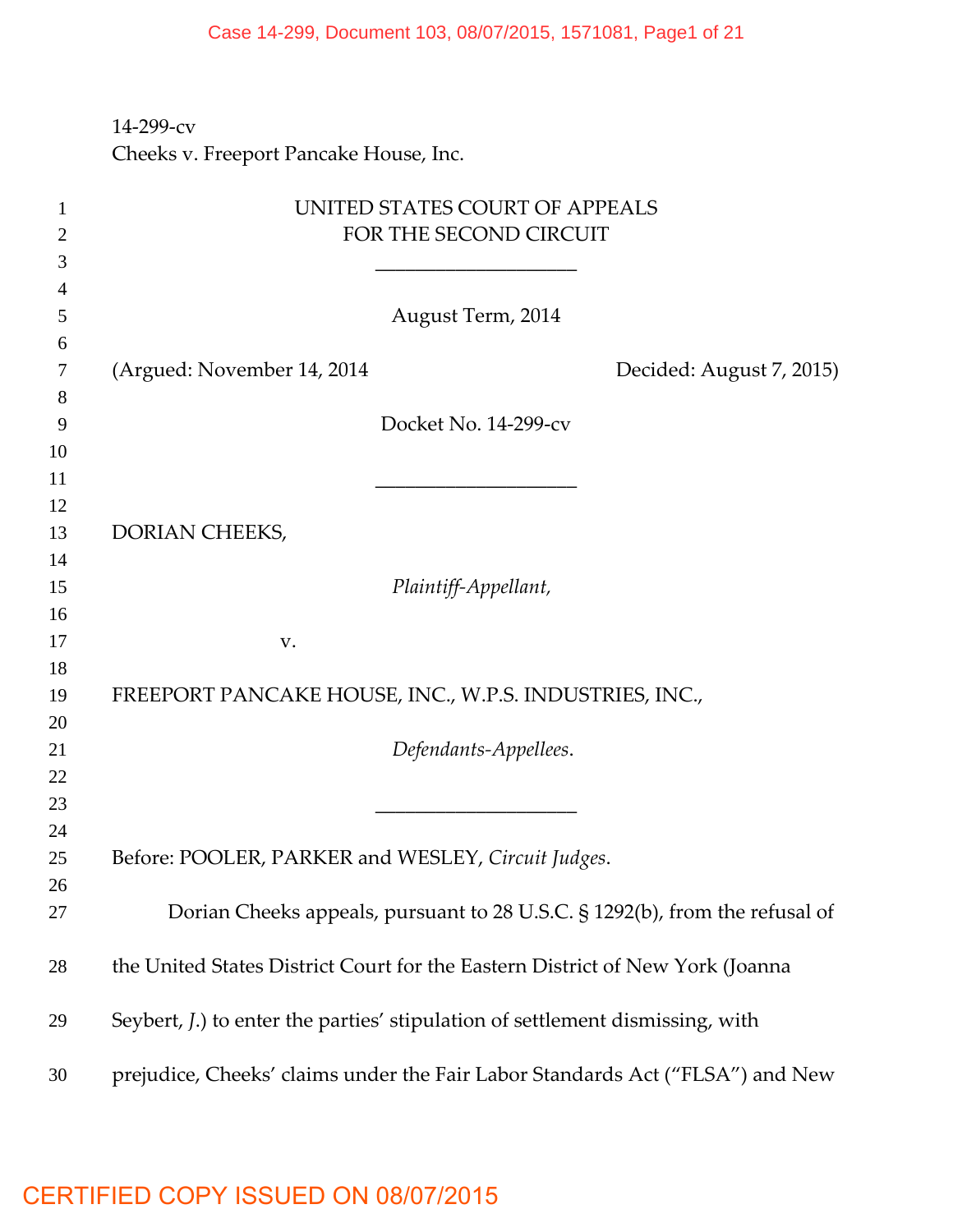| $\mathbf{1}$   | York Labor Law. We agree that absent such approval, plaintiffs cannot settle their    |  |
|----------------|---------------------------------------------------------------------------------------|--|
| $\overline{2}$ | FLSA claims through a private stipulated dismissal with prejudice pursuant to         |  |
| 3              | Federal Rule of Civil Procedure 41(a)(1)(A)(ii). We thus affirm, and remand for       |  |
| $\overline{4}$ | further proceedings consistent with this opinion.                                     |  |
| 5              | Affirmed.                                                                             |  |
| 6              |                                                                                       |  |
| 7              | ABDUL HASSAN, Queens Village, NY, for Plaintiff-                                      |  |
| 8              | Appellant Dorian Cheeks.                                                              |  |
| 9              |                                                                                       |  |
| 10             | JEFFREY MEYER, Kaufman, Dolowich & Voluck, LLP                                        |  |
| 11             | (Keith Gutstein, on the brief), Woodbury, NY, for                                     |  |
| 12             | Defendants-Appellees Freeport Pancake House, Inc. and                                 |  |
| 13             | W.P.S. Industries, Inc.                                                               |  |
| 14             |                                                                                       |  |
| 15             | Laura Moskowitz, Senior Attorney, U.S. Department of                                  |  |
| 16             | Labor, Office of the Solicitor, (M. Patricia Smith,                                   |  |
| 17             | Solicitor of Labor, Jennifer S. Brand, Associate Solicitor,                           |  |
| 18             | Paul L. Frieden, Counsel for Appellate Litigation, on the                             |  |
| 19             | brief), Washington, D.C., for Amicus Curiae U.S.                                      |  |
| 20             | Department of Labor.                                                                  |  |
| 21             |                                                                                       |  |
| 22             | POOLER, Circuit Judge:                                                                |  |
| 23             | Dorian Cheeks appeals, pursuant to 28 U.S.C. § 1292(b), from the refusal of           |  |
| 24             | the United States District Court for the Eastern District of New York (Joanna         |  |
| 25             | Seybert, <i>J</i> .) to enter the parties' stipulation of settlement dismissing, with |  |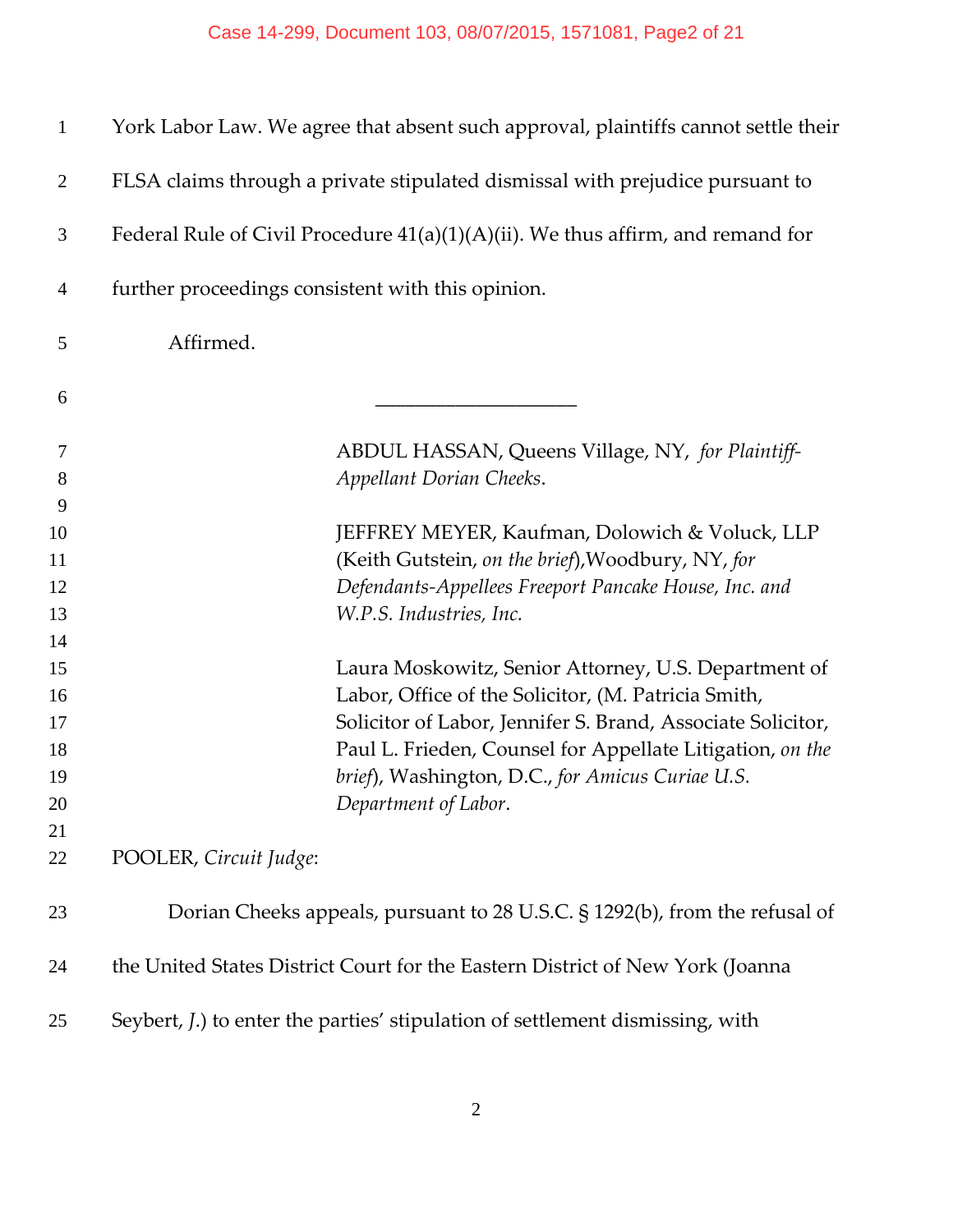### Case 14-299, Document 103, 08/07/2015, 1571081, Page3 of 21

| $\mathbf{1}$   | prejudice, Cheeks' claims under the Fair Labor Standards Act ("FLSA") and New       |
|----------------|-------------------------------------------------------------------------------------|
| $\overline{2}$ | York Labor Law. The district court held that parties cannot enter into private      |
| 3              | settlements of FLSA claims without either the approval of the district court or the |
| $\overline{4}$ | Department of Labor ("DOL"). We agree that absent such approval, parties            |
| 5              | cannot settle their FLSA claims through a private stipulated dismissal with         |
| 6              | prejudice pursuant to Federal Rule of Civil Procedure $41(a)(1)(A)(ii)$ . We thus   |
| $\overline{7}$ | affirm, and remand for further proceedings consistent with this opinion.            |
| 8              | <b>BACKGROUND</b>                                                                   |
| 9              | Cheeks worked at both Freeport Pancake House, Inc. and W.P.S.                       |
| 10             | Industries, Inc. (together, "Freeport Pancake House") as a restaurant server and    |
| 11             | manager over the course of several years. In August 2012, Cheeks sued Freeport      |
| 12             | Pancake House seeking to recover overtime wages, liquidated damages and             |
| 13             | attorneys' fees under both the FLSA and New York Labor Law. Cheeks also             |
| 14             | alleged he was demoted, and ultimately fired, for complaining about Freeport        |
| 15             | Pancake House's failure to pay him and other employees the required overtime        |
| 16             | wage. Cheeks sought back pay, front pay in lieu of reinstatement, and damages       |
| 17             | for the unlawful retaliation. Freeport Pancake House denied Cheeks' allegations.    |
| 18             | After appearing at an initial conference with the district court, and               |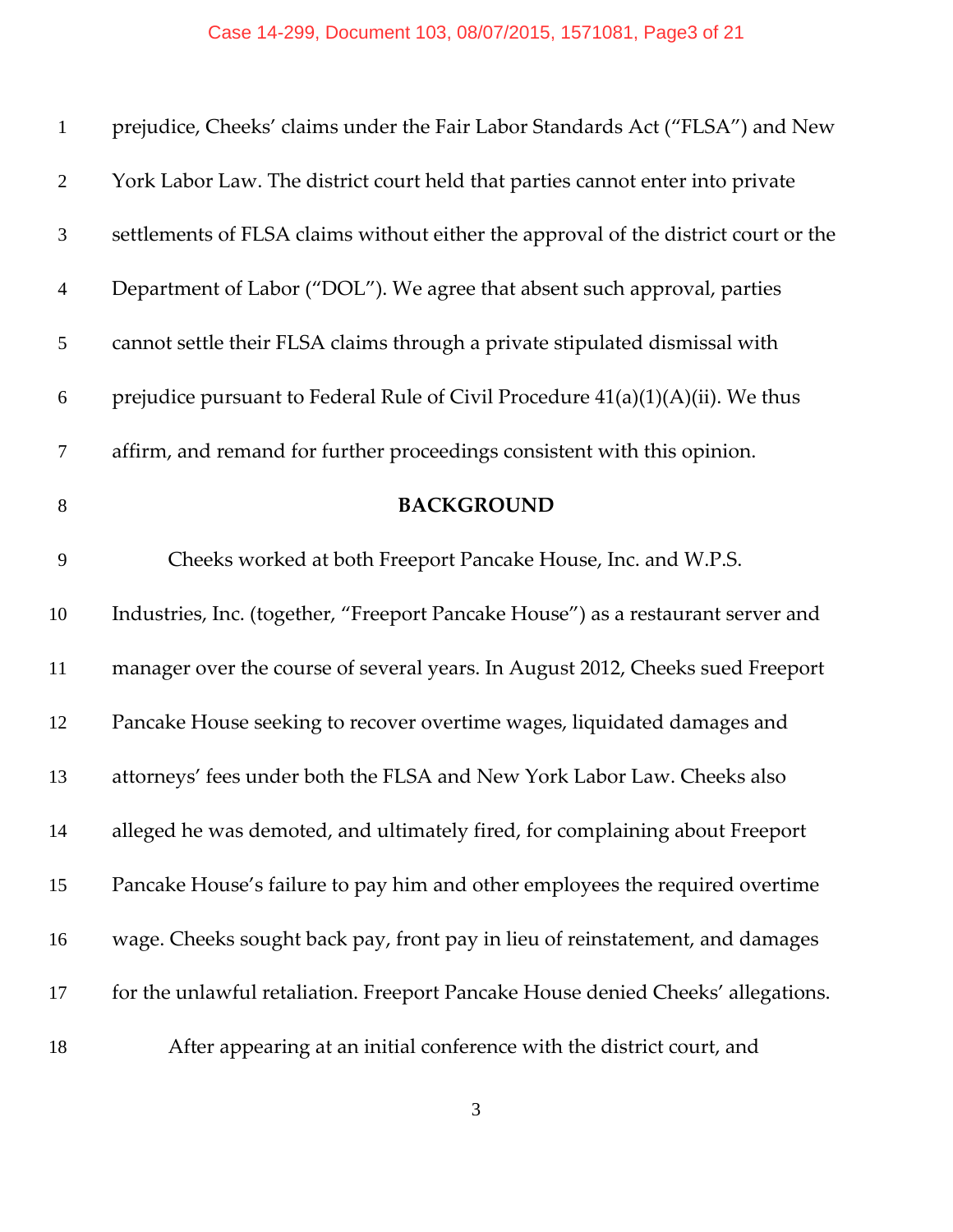#### Case 14-299, Document 103, 08/07/2015, 1571081, Page4 of 21

| $\mathbf{1}$   | engaging in a period of discovery, the parties agreed on a private settlement of     |
|----------------|--------------------------------------------------------------------------------------|
| $\overline{2}$ | Cheeks' action. The parties then filed a joint stipulation and order of dismissal    |
| 3              | with prejudice pursuant to Rule $41(a)(1)(A)(ii)$ . Cheeks v. Freeport Pancake       |
| $\overline{4}$ | House, Inc., No. 2:12-cv-04199 (E.D.N.Y. Dec. 27, 2013) ECF No. 15. The district     |
| 5              | court declined to accept the stipulation as submitted, concluding that Cheeks        |
| 6              | could not agree to a private settlement of his FLSA claims without either the        |
| $\tau$         | approval of the district court or the supervision of the DOL. The district court     |
| $8\,$          | directed the parties to "file a copy of the settlement agreement on the public       |
| 9              | docket," and to "show cause why the proposed settlement reflects a reasonable        |
| 10             | compromise of disputed issues rather than a mere waiver of statutory rights          |
| 11             | brought about by an employer's overreaching." App'x at 35 (internal quotation        |
| 12             | marks omitted). The district court further ordered the parties to "show cause by     |
| 13             | providing the Court with additional information in the form of affidavits or other   |
| 14             | documentary evidence explaining why the proposed settlement is fair and              |
| 15             | reasonable." App'x at 35.                                                            |
| 16             | Rather than disclose the terms of their settlement, the parties instead asked        |
| 17             | the district court to stay further proceedings and to certify, pursuant to 28 U.S.C. |

§ 1292(b), the question of whether FLSA actions are an exception to Rule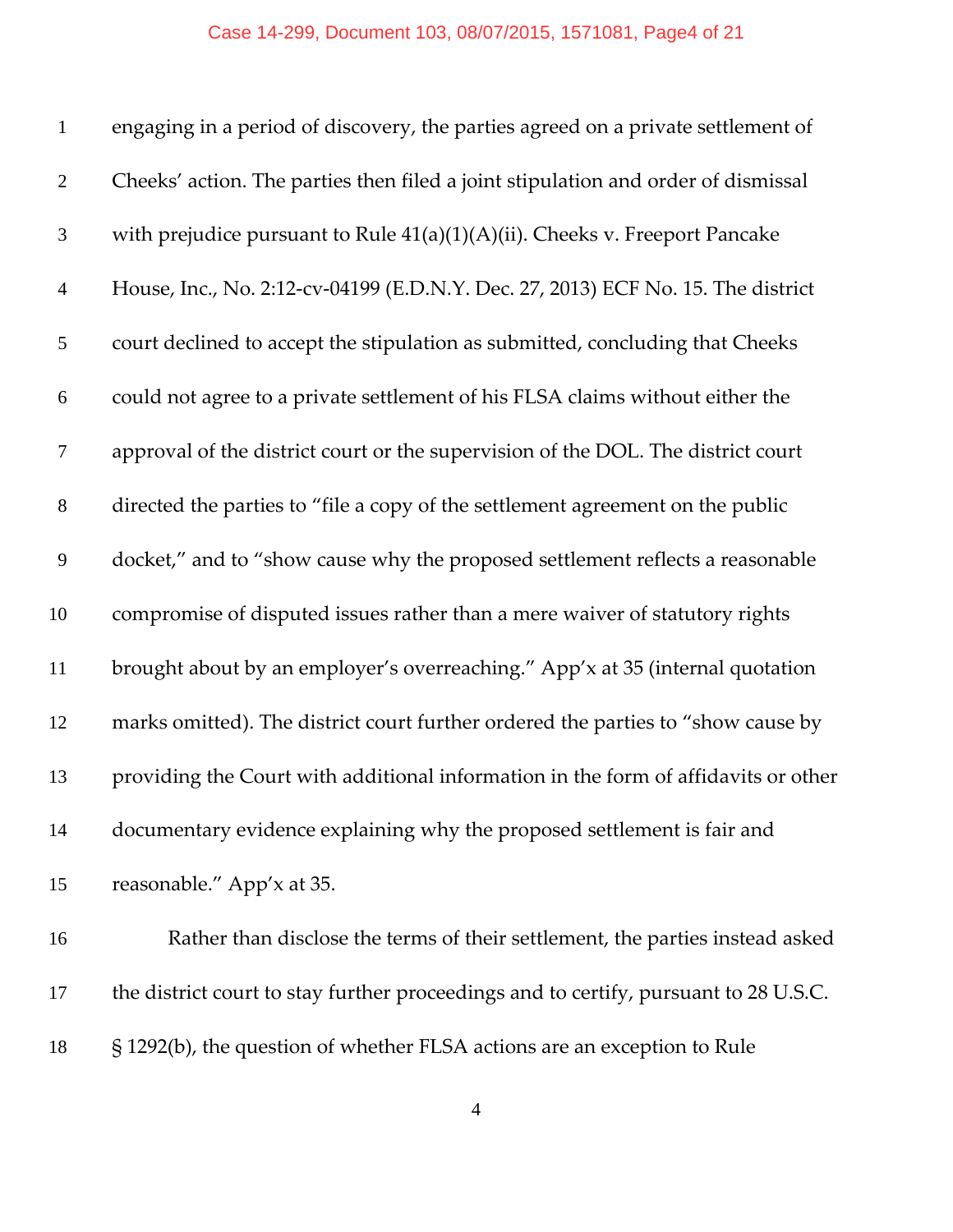| $\mathbf{1}$   | $41(a)(1)(A)(ii)'$ s general rule that parties may stipulate to the dismissal of an         |
|----------------|---------------------------------------------------------------------------------------------|
| $\mathbf{2}$   | action without the involvement of the court. On February 20, 2014, the district             |
| $\mathfrak{Z}$ | court entered an order staying the case and certifying the question for                     |
| $\overline{4}$ | interlocutory appeal. Our Court granted the motion. Cheeks v. Freeport Pancake              |
| $\mathfrak{S}$ | House, Inc., 14-299-cv (2d Cir. May 7, 2014), ECF No. 44 . Our Court heard oral             |
| 6              | argument on November 14, 2014. As both parties advocated in favor of reversal,              |
| $\tau$         | following oral argument we solicited the views of the DOL on the issues raised in           |
| $8\,$          | this matter. The DOL submitted a letter brief on March 27, 2015, taking the                 |
| 9              | position that the FLSA falls within the "applicable federal statute" exception to           |
| 10             | Rule $41(a)(1)(A)$ , such that the parties may not stipulate to the dismissal of FLSA       |
| 11             | claims with prejudice without the involvement of a court or the DOL." Cheeks                |
| 12             | submitted supplemental briefing in response to the DOL's submission on April                |
| 13             | 20, 2015, and we find no need for additional oral argument.                                 |
| 14             | <b>DISCUSSION</b>                                                                           |
| 15             | The current appeal raises the issue of determining whether parties may                      |
| 16             | settle FLSA claims with prejudice, without court approval or DOL supervision <sup>1</sup> , |

<sup>&</sup>lt;sup>1</sup> Pursuant to Section 216(c) of the FLSA, the Secretary of Labor has the authority to "supervise the payment of the unpaid minimum wages or the unpaid overtime compensation owing to any employee or employees under" the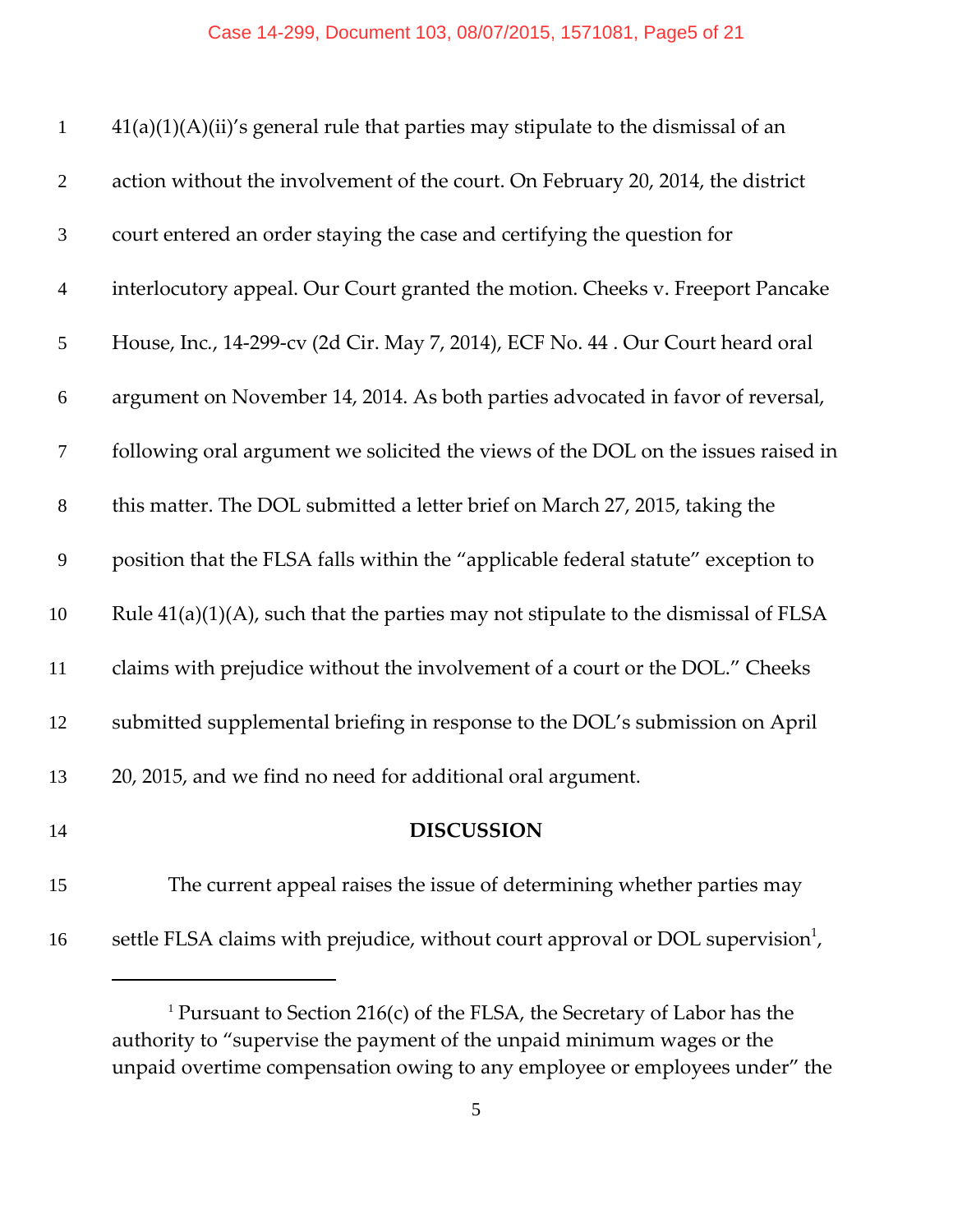| $\mathbf{1}$   | under Federal Rule of Civil Procedure $41(a)(1)(A)(ii)$ . The question of whether              |
|----------------|------------------------------------------------------------------------------------------------|
| 2              | judicial approval of, and public access to, FLSA settlements is required is an open            |
| 3              | one in our Circuit. <sup>2</sup> We review this question of law de novo. See Cmty. Health Care |
| $\overline{4}$ | Ass'n of N.Y. v. Shah, 770 F.3d 129, 150 (2d Cir. 2014).                                       |
| 5              | Rule $41(a)(1)(A)$ provides in relevant part that:                                             |
| 6              | Subject to Rules 23(e), 23.1(c), 23.2, and 66 and any                                          |
| 7              | applicable federal statute, the plaintiff may dismiss an                                       |
| 8              | action without a court order by filing:                                                        |
| 9              |                                                                                                |
| 10             | (i) a notice of dismissal before the opposing party                                            |
| 11             | serves either an answer or a motion for                                                        |
| 12             | summary judgment; or                                                                           |
| 13             |                                                                                                |
| 14             | (ii) a stipulation of dismissal signed by all parties                                          |
| 15             | who have appeared.                                                                             |
| 16             |                                                                                                |
| 17             | Fed. R. Civ. P. $41(a)(1)(A)$ .                                                                |
| 18             | The FLSA is silent as to Rule 41. We must determine, then, if the FLSA is an                   |

FLSA. 29 U.S.C. § 216(c). "[T]he agreement of any employee to accept such payment shall upon payment in full constitute a waiver by such employee of any right he may have . . . to such unpaid minimum wages or unpaid overtime compensation and" liquidated damages due under the FLSA. *Id.*

As it is not before us, we leave for another day the question of whether parties may settle such cases without court approval or DOL supervision by entering into a Rule 41(a)(1)(A) stipulation without prejudice.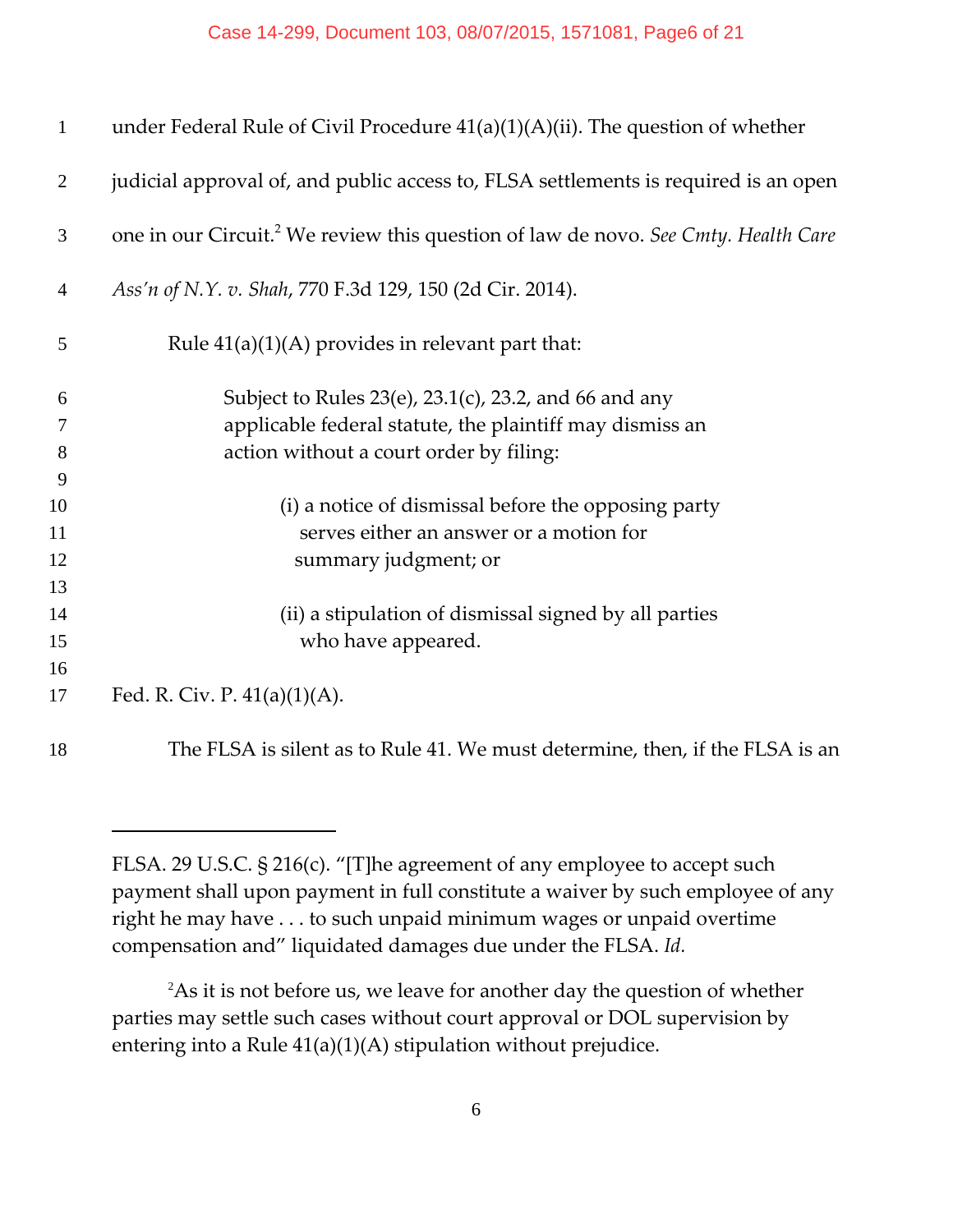| $\mathbf{1}$   | "applicable federal statute" within the meaning of the rule. If it is not, then     |
|----------------|-------------------------------------------------------------------------------------|
| $\overline{2}$ | Cheeks' case was dismissed by operation of Rule $41(a)(1)(A)(ii)$ , and the parties |
| 3              | did not need approval from the district court for the dismissal to be effective.    |
| $\overline{4}$ | Hester Indus., Inc. v. Tyson Foods, Inc., 160 F.3d 911, 916 (2d Cir. 1998) ("The    |
| 5              | judge's signature on the stipulation did not change the nature of the dismissal.    |
| 6              | Because the dismissal was effectuated by stipulation of the parties, the court      |
| $\tau$         | lacked the authority to condition [the] dismissal") (collecting cases).             |
| $8\,$          | We start with a relatively blank slate, as neither the Supreme Court nor our        |
| 9              | sister Circuits have addressed the precise issue before us. District courts in our  |
| 10             | Circuit, however, have grappled with the issue to differing results. Those          |
| 11             | requiring court approval of private FLSA settlements regularly base their           |
| 12             | analysis on a pair of Supreme Court cases: Brooklyn Savings Bank v. O'Neil, 324     |
| 13             | U.S. 697 (1945) and D.A. Schulte, Inc. v. Gangi, 328 U.S. 108 (1946).               |
| 14             | Brooklyn Savings involved a night watchman who worked at Brooklyn                   |
| 15             | Savings Bank for two years. 324 U.S. at 699. The watchman was entitled to           |
| 16             | overtime pay for his work, but was not compensated for his overtime while he        |
| 17             | worked for the bank. Id. at 700. The watchman left the bank's employ, and two       |
| 18             | years later the bank computed the statutory overtime it owed him and offered the    |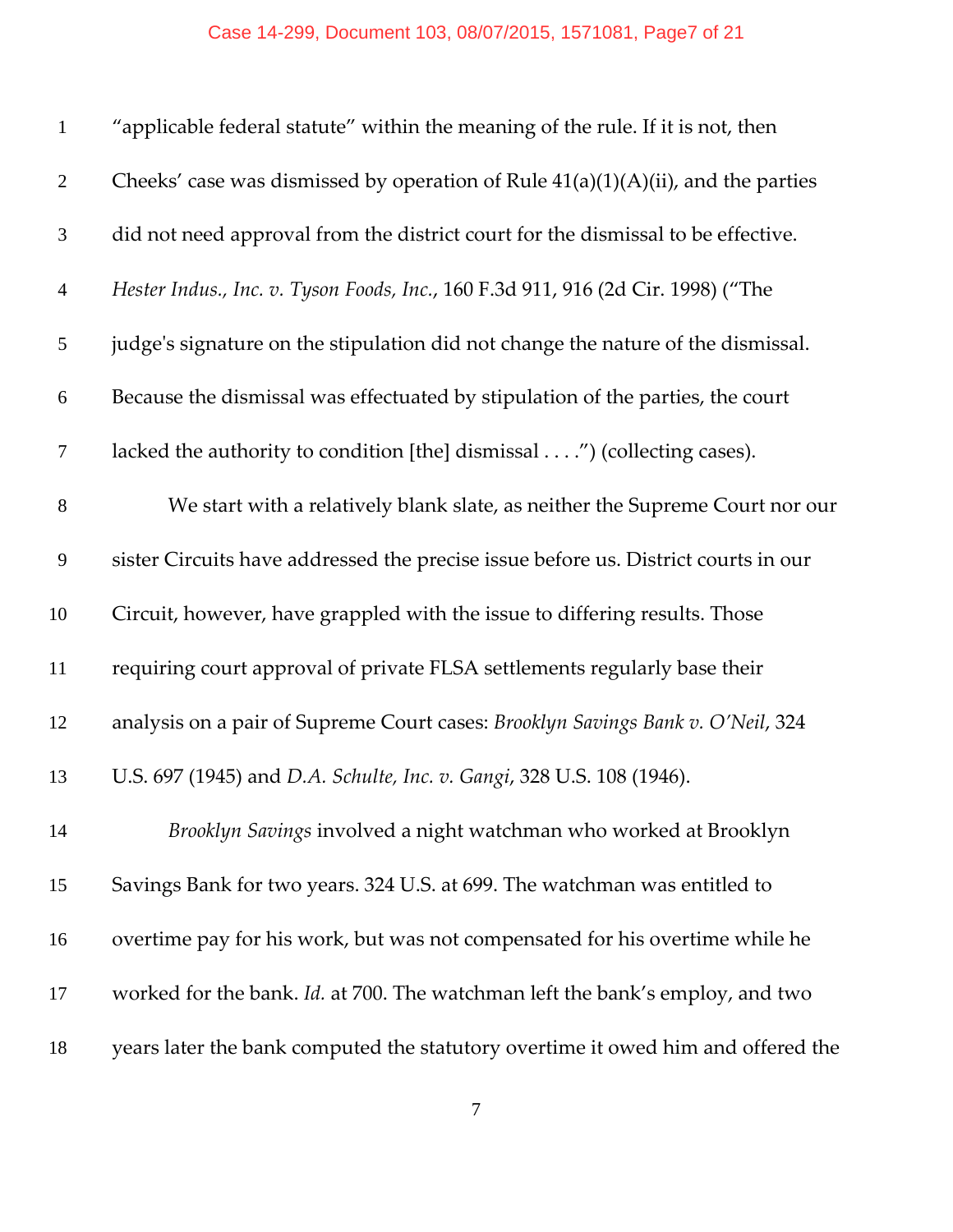| $\mathbf{1}$     | watchman a check for \$423.16 in exchange for a release of all his FLSA rights. Id. |
|------------------|-------------------------------------------------------------------------------------|
| $\overline{2}$   | The watchman signed the release, took the check, and then sued the bank for         |
| 3                | liquidated damages pursuant to the FLSA, which were admittedly not included         |
| $\overline{4}$   | in the settlement. Id.                                                              |
| 5                | The Supreme Court held that in the absence of a genuine dispute as to               |
| 6                | whether employees are entitled to damages, employees could not waive their          |
| $\boldsymbol{7}$ | rights to such damages in a private FLSA settlement. Id. at 704. Because the only   |
| $8\,$            | issue before the court was the issue of liquidated damages, which were a matter     |
| 9                | of statutory calculation, the Court concluded that there was no bona fide dispute   |
| 10               | between the parties as to the amount in dispute. Id. at 703. The Court noted that   |
| 11               | the FLSA's legislative history "shows an intent on the part of Congress to protect  |
| 12               | certain groups of the population from substandard wages and excessive hours         |
| 13               | which endangered the national health and well-being and the free flow of goods      |
| 14               | in interstate commerce." Id. at 706. In addition, the FLSA "was a recognition of    |
| 15               | the fact that due to the unequal bargaining power as between employer and           |
| 16               | employee, certain segments of the population required federal compulsory            |
| 17               | legislation to prevent private contracts on their part which endangered national    |
| 18               | health and efficiency and as a result the free movement of goods in interstate      |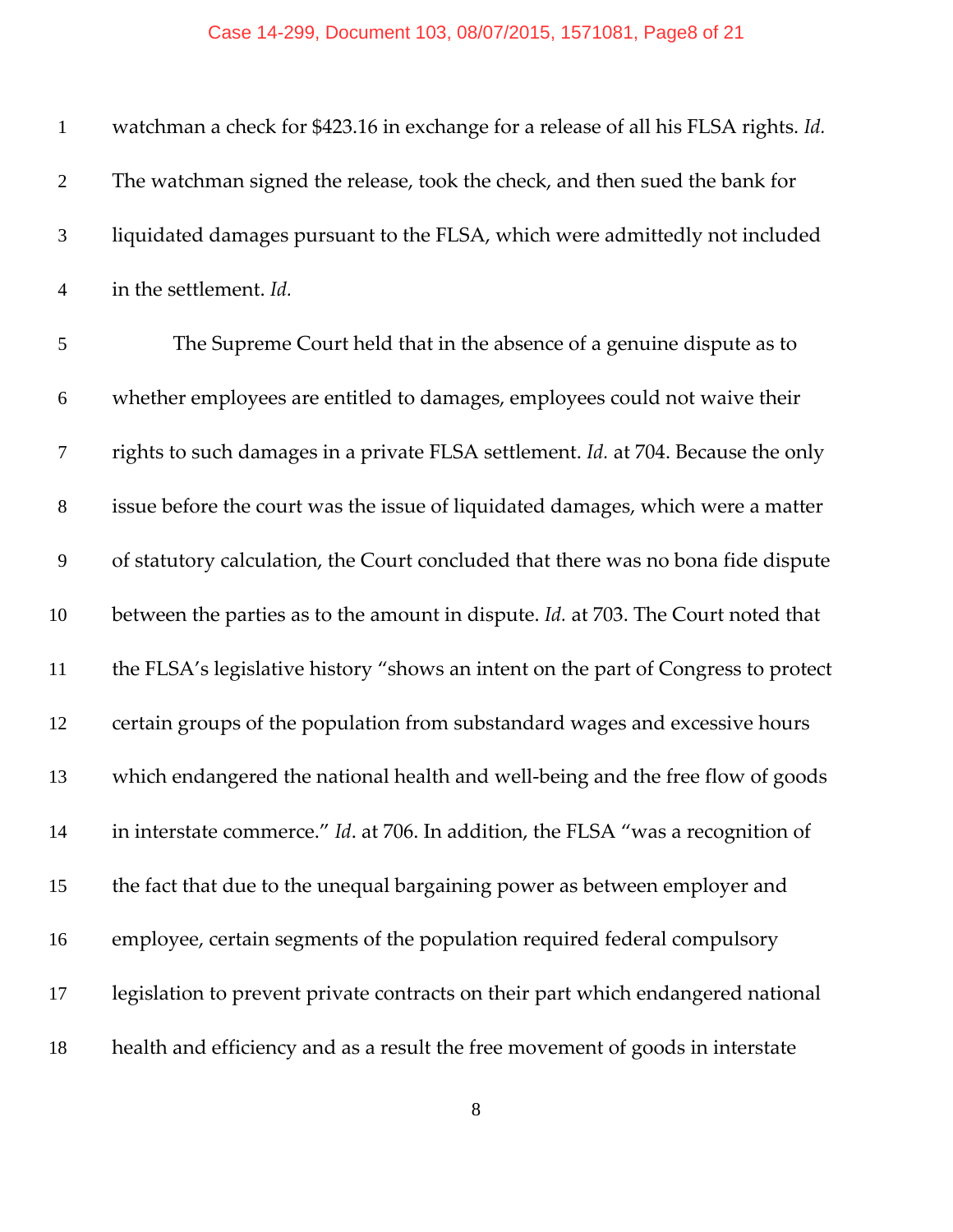### Case 14-299, Document 103, 08/07/2015, 1571081, Page9 of 21

| $\mathbf{1}$     | commerce." Id. at 706-07. Concluding that the FLSA's statutory language          |
|------------------|----------------------------------------------------------------------------------|
| $\overline{2}$   | indicated that "Congress did not intend that an employee should be allowed to    |
| 3                | waive his right to liquidated damages," the Court refused to enforce the release |
| $\overline{4}$   | and allowed the watchman to proceed on his claim for liquidated damages. Id. at  |
| 5                | 706. However, the Court left unaddressed the issue of whether parties could      |
| 6                | privately settle FLSA claims if such settlements resolved "a bona fide dispute   |
| $\boldsymbol{7}$ | between the parties." Id. at 703.                                                |
| $8\,$            | A year later, in D.A. Schulte, the Supreme Court answered that question in       |
| 9                | part, barring enforcement of private settlements of bona fide disputes where the |
| 10               | dispute centered on whether or not the employer is covered by the FLSA. 328      |
| 11               | U.S. at 114. Again, the Supreme Court looked to the purpose of the FLSA, which   |
| 12               | "was to secure for the lowest paid segment of the nation's workers a subsistence |
| 13               | wage," and determined "that neither wages nor the damages for withholding        |
| 14               | them are capable of reduction by compromise of controversies over coverage." Id. |
| 15               | at 116. However, the Supreme Court again specifically declined to opine as to    |
| 16               | "the possibility of compromises in other situations which may arise, such as a   |
| 17               | dispute over the number of hours worked or the regular rate of employment." Id.  |
| 18               | at 114-15.                                                                       |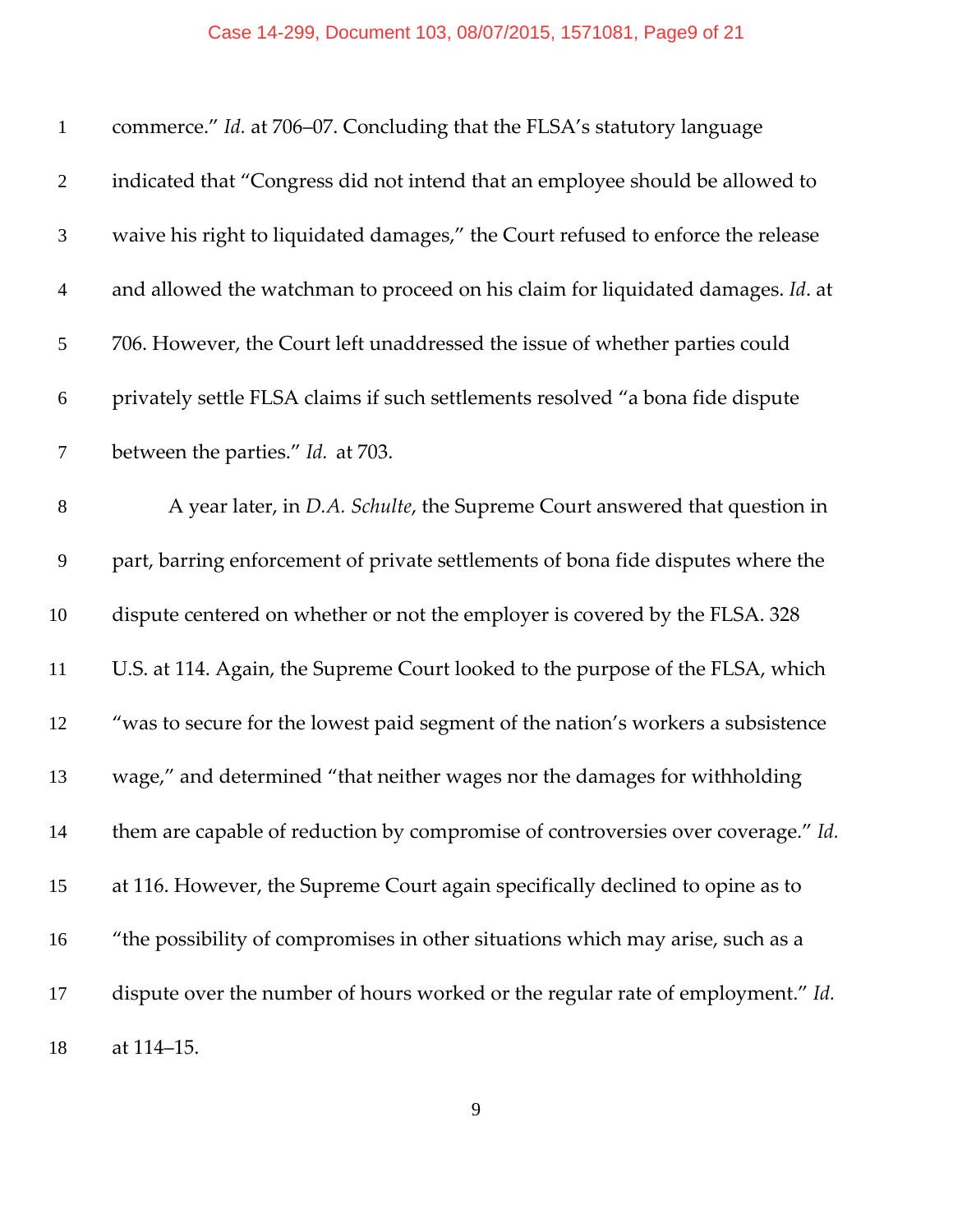| $\mathbf{1}$     | Brooklyn Savings and Gangi establish that (1) employees may not waive the                        |
|------------------|--------------------------------------------------------------------------------------------------|
| $\mathbf{2}$     | right to recover liquidated damages due under the FLSA; and (2) that employees                   |
| $\mathfrak{Z}$   | may not privately settle the issue of whether an employer is covered under the                   |
| $\overline{4}$   | FLSA. These cases leave open the question of whether employees can enforce                       |
| 5                | private settlements of FLSA claims where there is a bona fide dispute as to                      |
| $\boldsymbol{6}$ | liability, i.e., the number of hours worked or the amount of compensation due. In                |
| $\tau$           | considering that question, the Eleventh Circuit answered "yes," but only if the                  |
| $8\,$            | DOL or a district court first determines that the proposed settlement "is a fair and             |
| 9                | reasonable resolution of a bona fide dispute over FLSA provisions." Lynn's Food                  |
| 10               | Stores, Inc. v. United States Dep't of Labor, 679 F.2d 1350, 1355 (11th Cir. 1982). <sup>3</sup> |
| 11               | In Lynn's Foods, an employer sought a declaratory judgment that the                              |
| 12               | private settlements it had entered into with its employees absolved it of any                    |
| 13               | future liability under the FLSA. Id. at 1351-52. The private settlements were                    |
| 14               | entered into after the DOL found the employer "was liable to its employees for                   |
| 15               | back wages and liquidated damages," id. at 1352, but were not made with DOL                      |

<sup>&</sup>lt;sup>3</sup> Because this appeal was certified before the parties presented the district court with evidence to support their proposed settlement, we express no opinion as to whether a bona fide dispute exists here, or what the district court must consider in deciding whether to approve the putative settlement of Cheeks' claims.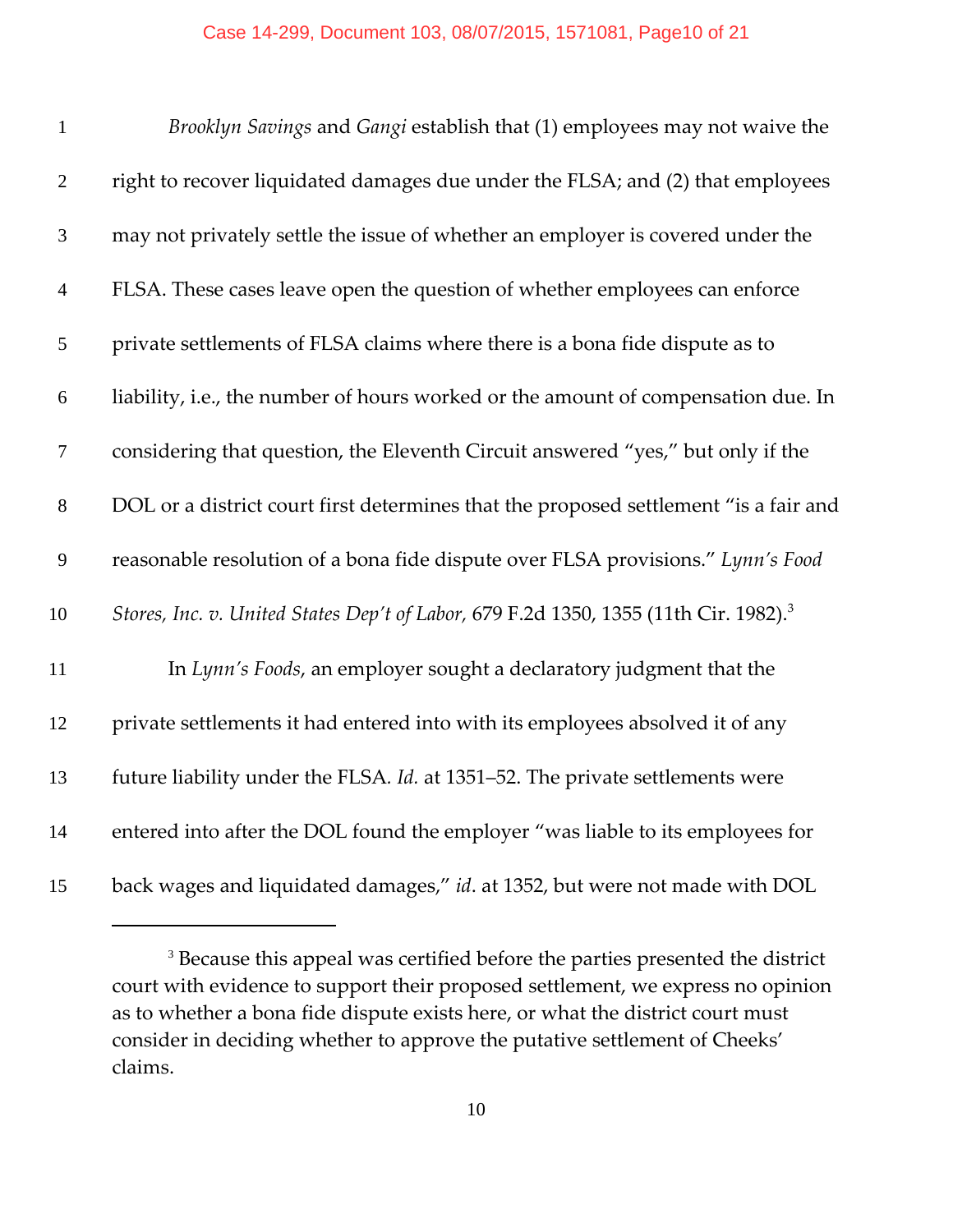#### Case 14-299, Document 103, 08/07/2015, 1571081, Page11 of 21

 approval. The putative settlements paid the employees far less than the DOL had calculated the employees were owed.

| $\mathfrak{Z}$ | In rejecting the settlements, the Eleventh Circuit noted that "FLSA rights"        |
|----------------|------------------------------------------------------------------------------------|
| $\overline{4}$ | cannot be abridged by contract or otherwise waived because this would nullify      |
| 5              | the purposes of the statute and thwart the legislative policies it was designed to |
| 6              | effectuate." Id. (internal quotation marks omitted). The court reasoned that       |
| $\tau$         | requiring DOL or district court involvement maintains fairness in the settlement   |
| $8\,$          | process given the great disparity in bargaining power between employers and        |
| 9              | employees. Id. The Eleventh Circuit noted that the employer's actions were "a      |
| 10             | virtual catalog of the sort of practices which the FLSA was intended to prohibit." |
| 11             | Id. at 1354. For example, the employees had not brought suit under the FLSA and    |
| 12             | were seemingly "unaware that the Department of Labor had determined that           |
| 13             | Lynn's owed them back wages under the FLSA, or that they had any rights at all     |
| 14             | under the statute." Id. Despite that, the employer "insinuated that the employees  |
| 15             | were not really entitled to any back wages," and suggested "that only              |
| 16             | malcontents would accept back wages owed them under the FLSA." Id. The             |
| 17             | employees were not represented by counsel, and in some cases did not speak         |
| 18             | English. Id. The Eleventh Circuit noted that these practices were "illustrative of |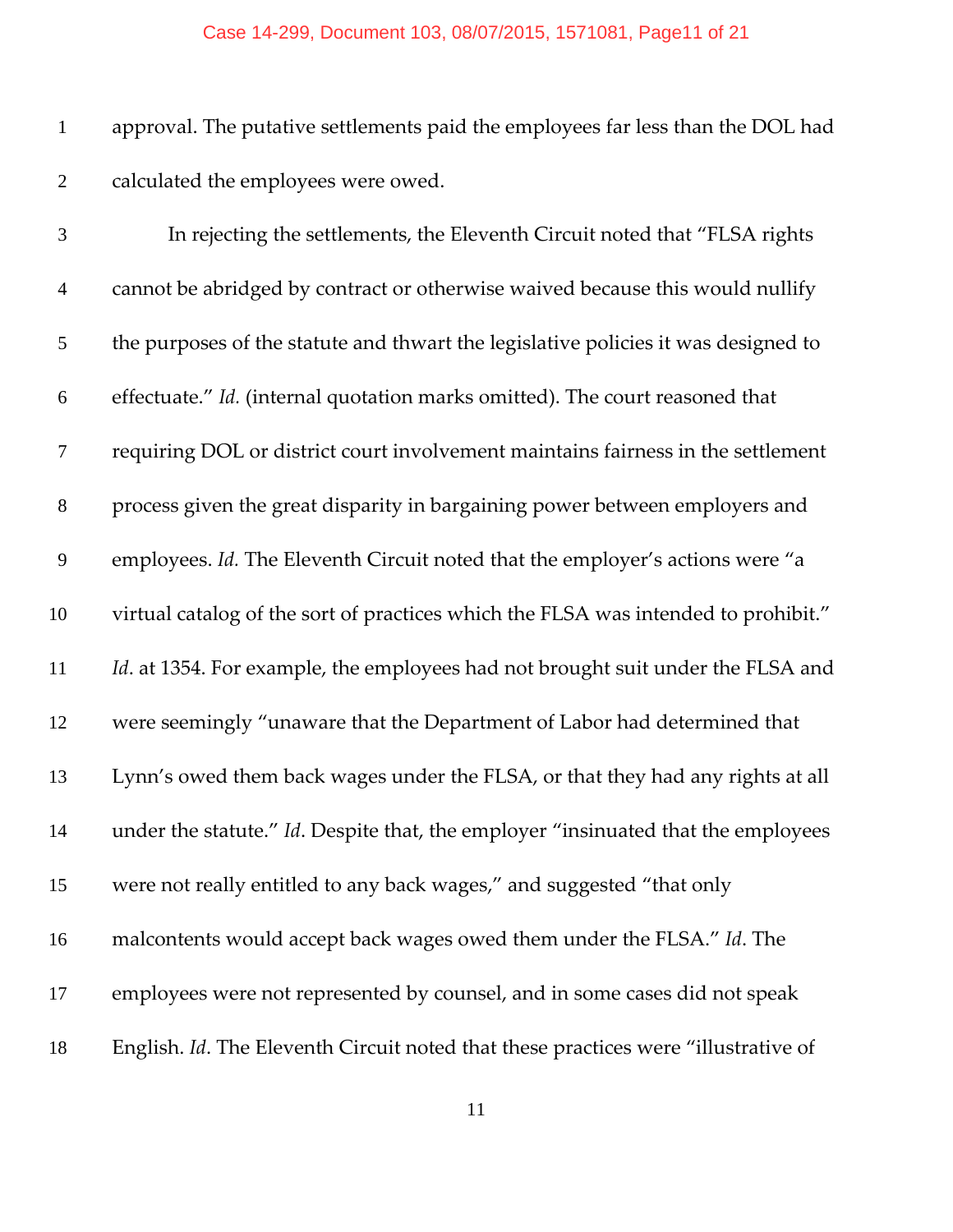| $\mathbf{1}$   | the many harms which may occur when employers are allowed to 'bargain' with               |
|----------------|-------------------------------------------------------------------------------------------|
| $\overline{2}$ | their employees over minimum wages and overtime compensation, and                         |
| $\mathfrak{Z}$ | convinces us of the necessity of a rule to prohibit such invidious practices." Id. at     |
| $\overline{4}$ | $1354 - 55.4$                                                                             |
| $\mathfrak{S}$ | The Fifth Circuit, however, concluded that a private settlement agreement                 |
| 6              | containing a release of FLSA claims entered into between a union and an                   |
| $\tau$         | employer waived employees' FLSA claims, even without district court approval              |
| $8\,$          | or DOL supervision. Martin v. Spring Break '83 Prods., L.L.C., 688 F.3d 247, 253-57       |
| 9              | (5th Cir. 2012). In <i>Martin</i> , the plaintiffs were members of a union, and the union |
| 10             | had entered into a collective bargaining agreement with the employer. Id. at 249.         |
| 11             | The plaintiffs filed a grievance with the union regarding the employer's alleged          |
| 12             | failure to pay wages for work performed by the plaintiffs. Id. Following an               |
| 13             | investigation, the union entered into an agreement with the employer settling the         |
| 14             | disputed compensation for hours worked. Id. However, before the settlement                |

 Other Circuits agree with the Eleventh Circuit's conclusion that waiver of a FLSA claim in a private settlement is not valid. *Copeland v. ABB, Inc.*, 521 F.3d 1010, 1014 (8th Cir. 2008) ("FLSA rights are statutory and cannot be waived"); *see also Taylor v. Progress Energy, Inc.*, 680 F. Supp. 2d 750, 753 (D. Md. 201) *aff'd* 493 F.3d 454, 460 (4th Cir. 2007) *superseded by regulation on other grounds as stated in Whiting v. The Johns Hopkins Hosp*., 416 F. App'x 312 (4th Cir. 2011) (same); *Walton v. United Consumers Club, Inc.*, 786 F.2d 303, 306 (7th Cir. 1986) (same).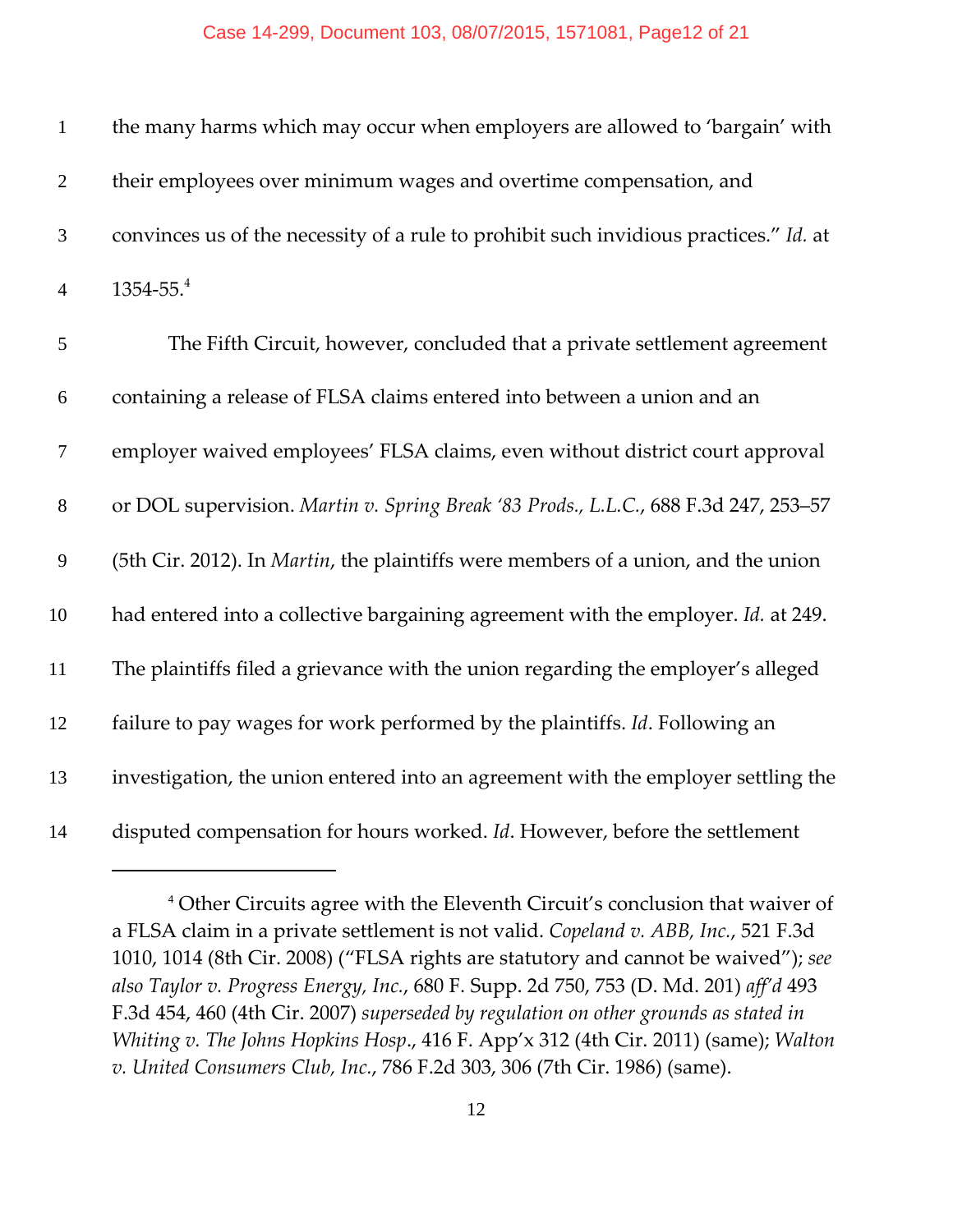agreement was executed, the plaintiffs sued, seeking to recover unpaid wages pursuant to the FLSA. *Id*. at 249–50.

| $\mathfrak{Z}$ | The Fifth Circuit concluded that the agreement between the union and                  |
|----------------|---------------------------------------------------------------------------------------|
| $\overline{4}$ | employer was binding on the plaintiffs and barred the plaintiffs from filing a        |
| $\mathfrak{S}$ | FLSA claim against the employer. Id. at 253-54. The Fifth Circuit carved out an       |
| 6              | exception from the general rule barring employees' waiver of FLSA claims and          |
| 7              | adopted the rationale set forth in Martinez $v$ . Bohls Bearing Equipment Co., 361 F. |
| $8\,$          | Supp. 2d 608, 633 (W.D. Tex. 2005) ("[A] private compromise of claims under the       |
| $\mathbf{9}$   | FLSA is permissible where there exists a bona fide dispute as to liability."). The    |
| 10             | Fifth Circuit reasoned that "[t]he Settlement Agreement was a way to resolve a        |
| 11             | bona fide dispute as to the number of hours worked-not the rate at which              |
| 12             | Appellants would be paid for those hours-and though Appellants contend they           |
| 13             | are yet not satisfied, they received agreed-upon compensation for the disputed        |
| 14             | number of hours worked." Martin, 688 F.3d at 256. The Fifth Circuit noted that        |
| 15             | the concerns identified in Lynn's Foods-unrepresented workers unaware of their        |
| 16             | FLSA rights-"[were] not implicated." Id. at 256 n.10. Martin, however, cannot be      |
| 17             | read as a wholesale rejection of Lynn's Foods: it relies heavily on evidence that a   |
| 18             | bona fide dispute between the parties existed, and that the employees who             |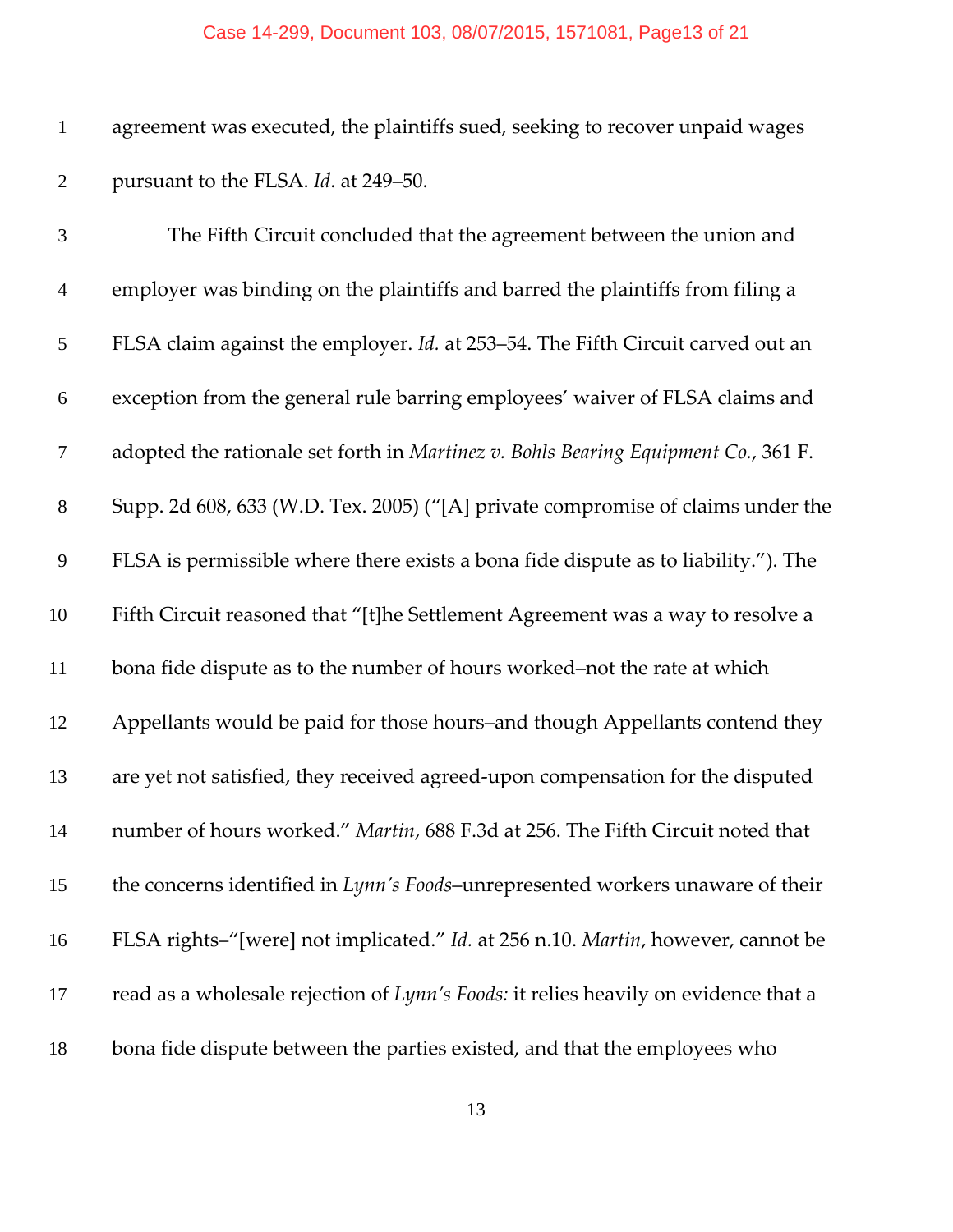### Case 14-299, Document 103, 08/07/2015, 1571081, Page14 of 21

| $\mathbf{1}$   | accepted the earlier settlement were represented by counsel. Id. at 255, 256 n.10; |
|----------------|------------------------------------------------------------------------------------|
| $\overline{2}$ | Bodle v. TXL Mortg. Corp., 788 F.3d 159, 165 (5th Cir. 2015) (emphasizing that the |
| 3              | private settlements approved in Martin did not "undermine the purpose of the       |
| $\overline{4}$ | FLSA because the plaintiffs did not waive their claims through some sort of        |
| 5              | bargain but instead received compensation for the disputed hours").                |
| 6              | While offering useful guidance, the cases discussed above all arise in the         |
| $\overline{7}$ | context of whether a private FLSA settlement is enforceable. The question before   |
| $8\,$          | us, however, asks whether the parties can enter into a private stipulated          |
| $\mathbf{9}$   | dismissal of FLSA claims with prejudice, without the involvement of the district   |
| 10             | court or DOL, that may later be enforceable. The parties do not cite, and our      |
| 11             | research did not reveal, any cases that speak directly to the issue before us:     |
| 12             | whether the FLSA is an"applicable federal statute" within the meaning of Rule      |
| 13             | $41(a)(1)(A)$ . Nor are we aided by the Advisory Committee's notes, which simply   |
| 14             | state that the language "any applicable federal statute" serves to "preserve"      |
| 15             | provisions in "such statutes as" 8 U.S.C. § 1329 (immigration violations) and 31   |
| 16             | U.S.C. § 3730 (qui tam actions), both of which explicitly require court approval   |
| 17             | before dismissal. Fed. R. Civ. P. 41 advisory committee's note to 1937 Adoption.   |
| 18             | As noted above, the FLSA itself is silent on the issue. One district court in our  |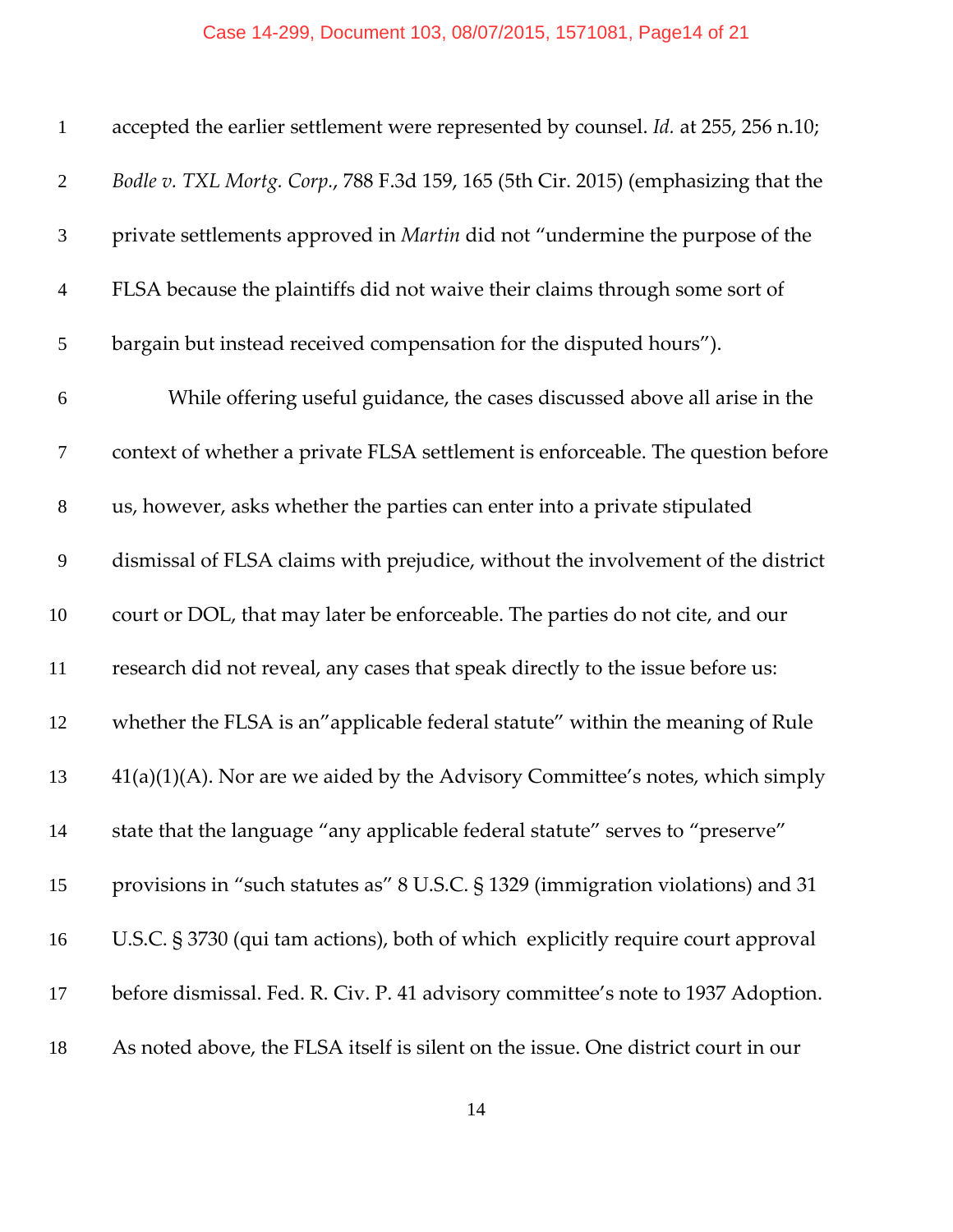#### Case 14-299, Document 103, 08/07/2015, 1571081, Page15 of 21

| $\mathbf{1}$                                                        | Circuit found that this silence supports the conclusion that the FLSA is not an                                                                                                                                                                                                                                                                                                                                                                                                                                                                                                          |
|---------------------------------------------------------------------|------------------------------------------------------------------------------------------------------------------------------------------------------------------------------------------------------------------------------------------------------------------------------------------------------------------------------------------------------------------------------------------------------------------------------------------------------------------------------------------------------------------------------------------------------------------------------------------|
| $\overline{2}$                                                      | "applicable federal statute" within the meaning of Rule 41. Picerni v. Bilingual Seit                                                                                                                                                                                                                                                                                                                                                                                                                                                                                                    |
| 3                                                                   | & Preschool Inc., 925 F. Supp. 2d 368, 375 (E.D.N.Y. 2013) ("[W]hile the FLSA                                                                                                                                                                                                                                                                                                                                                                                                                                                                                                            |
| $\overline{4}$                                                      | expressly authorizes an individual or collective action for wage violations, it does                                                                                                                                                                                                                                                                                                                                                                                                                                                                                                     |
| 5                                                                   | not condition their dismissal upon court approval. The absence of such a                                                                                                                                                                                                                                                                                                                                                                                                                                                                                                                 |
| 6                                                                   | requirement is a strong indication that Congress did not intend it, as it has                                                                                                                                                                                                                                                                                                                                                                                                                                                                                                            |
| 7                                                                   | expressly conditioned dismissals under other statutes upon court approval.").                                                                                                                                                                                                                                                                                                                                                                                                                                                                                                            |
| $8\phantom{.}$                                                      | The Picerni court concluded that:                                                                                                                                                                                                                                                                                                                                                                                                                                                                                                                                                        |
| 9<br>10<br>11<br>12<br>13<br>14<br>15<br>16<br>17<br>18<br>19<br>20 | Nothing in Brooklyn Savings, Gangi, or any of their<br>reasoned progeny expressly holds that the FLSA is one<br>of those Rule 41-exempted statutes. For it is one thing to<br>say that a release given to an employer in a private<br>settlement will not, under certain circumstances, be<br>enforced in subsequent litigation-that is the holding of<br>Brooklyn Savings and Gangi-it is quite another to say<br>that even if the parties want to take their chances that<br>their settlement will not be effective, the Court will not<br>permit them to do so.<br><i>Id.</i> at 373. |
|                                                                     |                                                                                                                                                                                                                                                                                                                                                                                                                                                                                                                                                                                          |
| 21                                                                  | The <i>Picerni</i> court also noted that "the vast majority of FLSA cases are                                                                                                                                                                                                                                                                                                                                                                                                                                                                                                            |
| 22                                                                  | simply too small, and the employer's finances too marginal, to have the parties                                                                                                                                                                                                                                                                                                                                                                                                                                                                                                          |

take further action if the Court is not satisfied with the settlement." *Id.* at 377.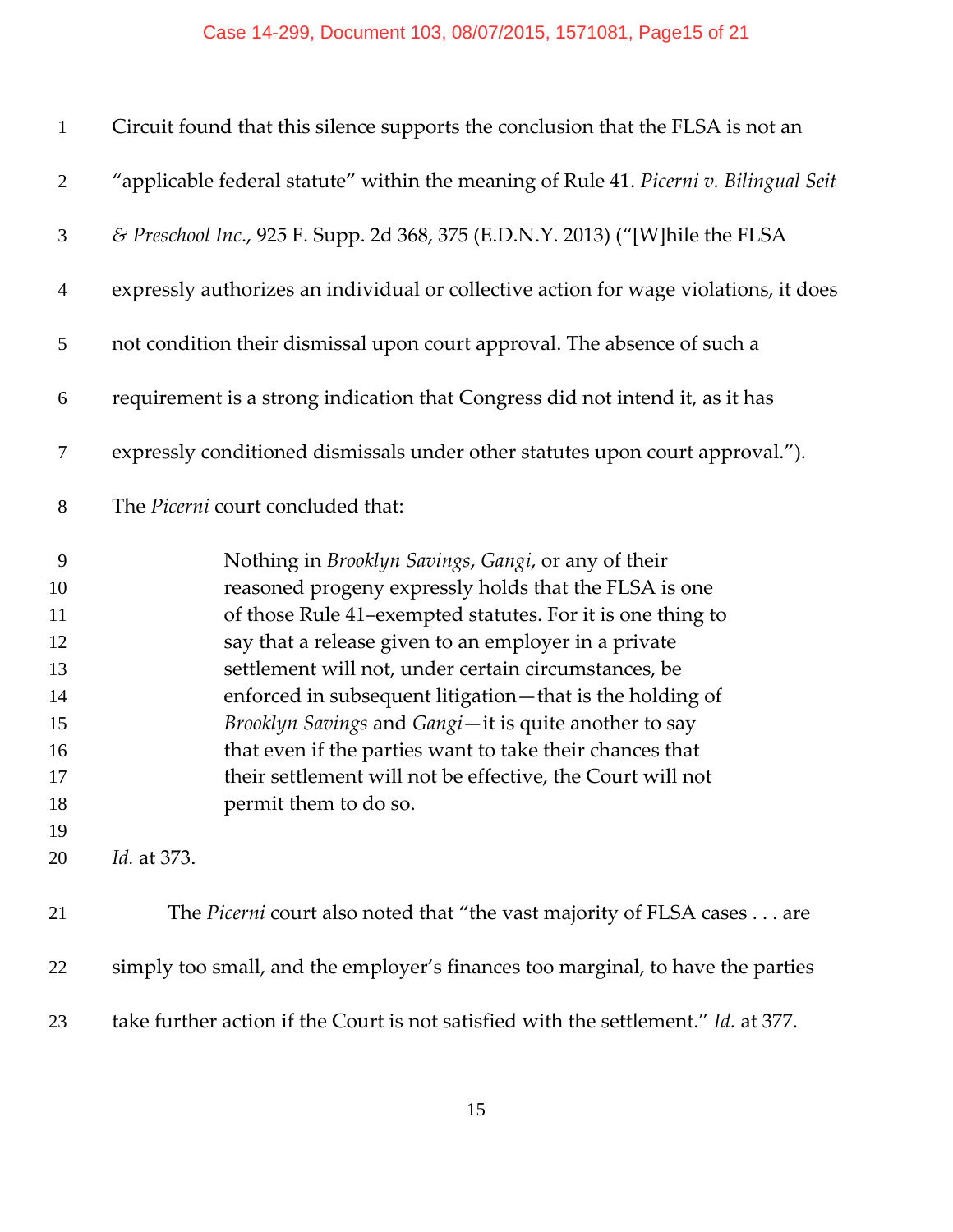### Case 14-299, Document 103, 08/07/2015, 1571081, Page16 of 21

| $\mathbf{1}$     | Thus, the Picerni court concluded, "the FLSA is not one of the qualifying statutes    |
|------------------|---------------------------------------------------------------------------------------|
| $\overline{2}$   | that fall within the exemption from Rule 41." Id. at 375; see also Lima v. Hatsuhana  |
| 3                | of USA, Inc., No. 13 Civ. 3389(JMF), 2014 WL 177412, at *1-2 (S.D.N.Y. Jan. 16,       |
| $\overline{4}$   | 2014) (indicating a willingness to follow Picerni but declining to do so given the    |
| 5                | inadequacy of the parties' briefing on the issue).                                    |
| $\boldsymbol{6}$ | Seemingly unpersuaded by Picerni, the majority of district courts in our              |
| $\tau$           | Circuit continue to require judicial approval of private FLSA settlements. See, e.g., |
| $8\,$            | Lopez v. Nights of Cabiria, LLC, --- F. Supp. 3d ----, No. 14-cv-1274 (LAK), 2015 WL  |
| 9                | 1455689, at *3 (S.D.N.Y. March 30, 2015) ("Some disagreement has arisen among         |
| 10               | district courts in this circuit as to whether such settlements do in fact require     |
| 11               | court approval, or may be consummated as a matter of right under Rule 41. The         |
| 12               | trend among district courts is nonetheless to continue subjecting FLSA                |
| 13               | settlements to judicial scrutiny.") (citation omitted); Armenta v. Dirty Bird Grp.,   |
| 14               | LLC, No. 13cv4603, 2014 WL 3344287, at *4 (S.D.N.Y. June 27, 2014) (same)             |
| 15               | (collecting cases), Archer v. TNT USA Inc., 12 F. Supp. 3d 373, 384 n.2 (E.D.N.Y.     |
| 16               | 2014) (same); Files, 2013 WL 1874602, at *1-3 (same).                                 |
| 17               | In Socias v. Vornado Realty L.P., the district court explained its disagreement       |
| 18               | with Picerni:                                                                         |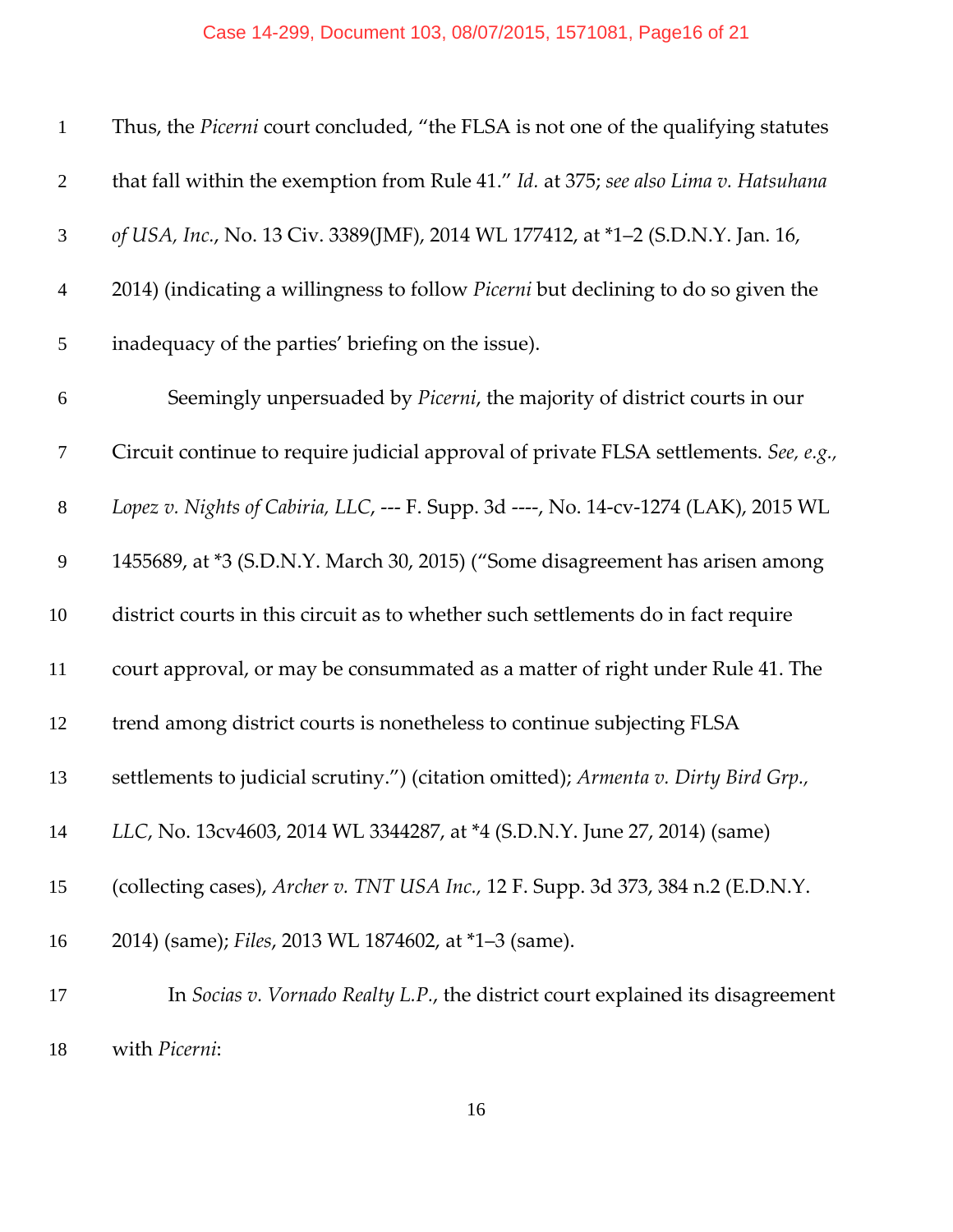| $\mathbf{1}$   | Low wage employees, even when represented in the                                   |
|----------------|------------------------------------------------------------------------------------|
| $\overline{2}$ | context of a pending lawsuit, often face extenuating                               |
| 3              | economic and social circumstances and lack equal                                   |
| $\overline{4}$ | bargaining power; therefore, they are more susceptible                             |
| 5              | to coercion or more likely to accept unreasonable,                                 |
| 6              | discounted settlement offers quickly. In recognition of                            |
| $\tau$         | this problem, the FLSA is distinct from all other                                  |
| $8\,$          | employment statutes.                                                               |
| 9<br>10        | 297 F.R.D. 38, 40 (E.D.N.Y. 2014). The Socias court further noted that "although   |
| 11             | employees, through counsel, often voluntarily consent to dismissal of FLSA         |
| 12             | claims and, in some instances, are resistant to judicial review of settlement, the |
| 13             | purposes of FLSA require that it be applied even to those who would decline its    |
| 14             | protections." Id. at 41 (internal quotation marks, alteration, and emphasis        |
| 15             | omitted). Finally, the Socias court observed that judicial approval furthers the   |
| 16             | purposes of the FLSA, because "[w]ithout judicial oversight, employers may         |
| 17             | be more inclined to offer, and employees, even when represented by counsel,        |
| 18             | may be more inclined to accept, private settlements that ultimately are cheaper to |
| 19             | the employer than compliance with the Act." Id.; see also Armenta, 2014 WL         |
| 20             | 3344287, at *4 ("Taken to its logical conclusion, Picerni would permit defendants  |
| 21             | to circumvent the FLSA's 'deterrent effect' and eviscerate FLSA protections.").    |
| 22             | We conclude that the cases discussed above, read in light of the unique            |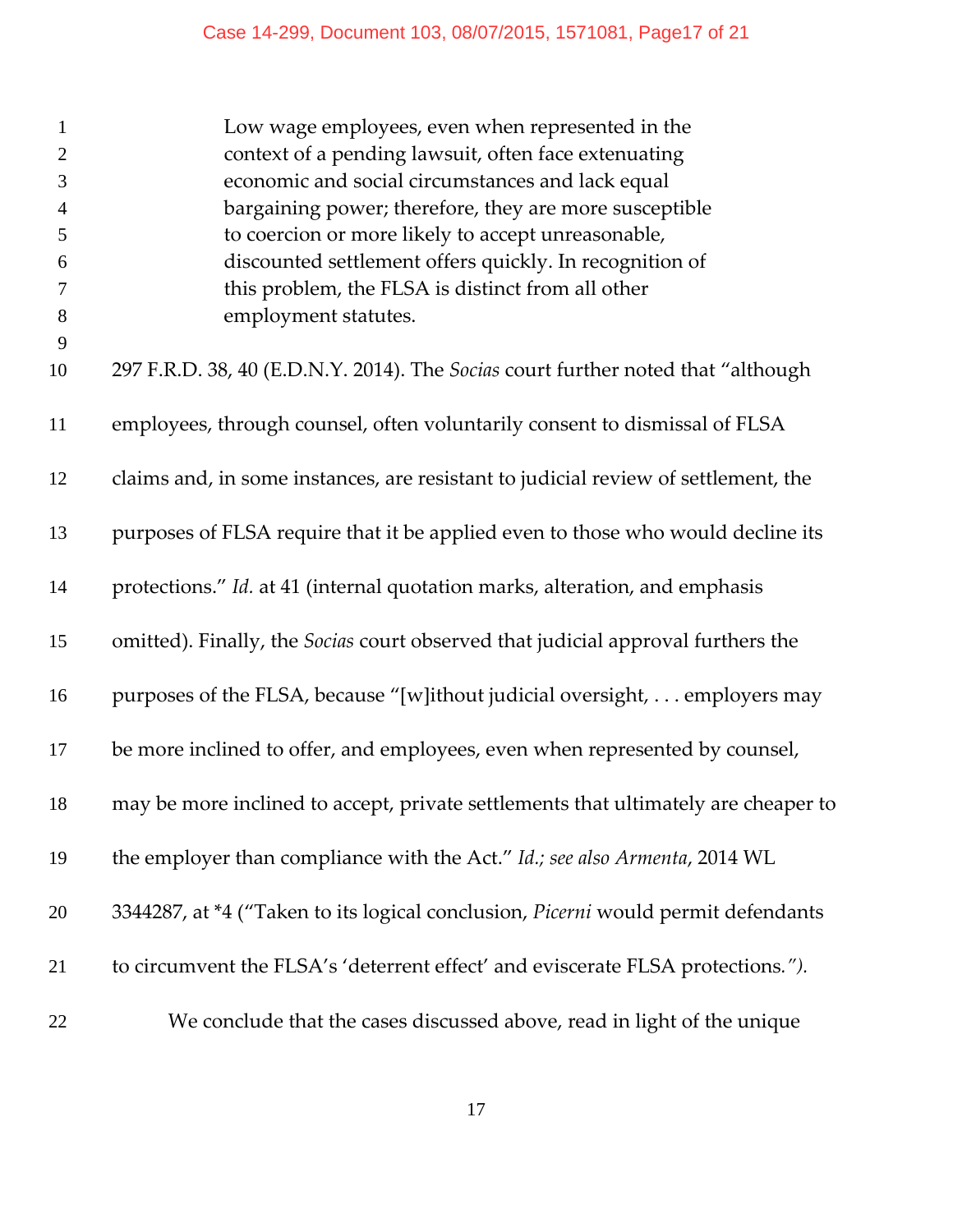| $\mathbf{1}$   | policy considerations underlying the FLSA, place the FLSA within Rule 41's           |
|----------------|--------------------------------------------------------------------------------------|
| $\overline{2}$ | "applicable federal statute" exception. Thus, Rule 41(a)(1)(A)(ii) stipulated        |
| 3              | dismissals settling FLSA claims with prejudice require the approval of the district  |
| $\overline{4}$ | court or the DOL to take effect. Requiring judicial or DOL approval of such          |
| 5              | settlements is consistent with what both the Supreme Court and our Court have        |
| 6              | long recognized as the FLSA's underlying purpose: "to extend the frontiers of        |
| $\tau$         | social progress by insuring to all our able-bodied working men and women a fair      |
| $8\,$          | day's pay for a fair day's work." A.H. Phillips, Inc. v. Walling, 324 U.S. 490, 493  |
| 9              | (1945) (internal quotation marks omitted). "[T]hese provisions were designed to      |
| 10             | remedy the evil of overwork by ensuring workers were adequately compensated          |
| 11             | for long hours, as well as by applying financial pressure on employers to reduce     |
| 12             | overtime." Chao v. Gotham Registry, Inc., 514 F.3d 280, 285 (2d Cir. 2008) (internal |
| 13             | quotation marks omitted). Thus, "[i]n service of the statute's remedial and          |
| 14             | humanitarian goals, the Supreme Court consistently has interpreted the Act           |
| 15             | liberally and afforded its protections exceptionally broad coverage." Id. at 285.    |
| 16             | Examining the basis on which district courts recently rejected several               |
| 17             | proposed FLSA settlements highlights the potential for abuse in such settlements,    |
| 18             | and underscores why judicial approval in the FLSA setting is necessary. In Nights    |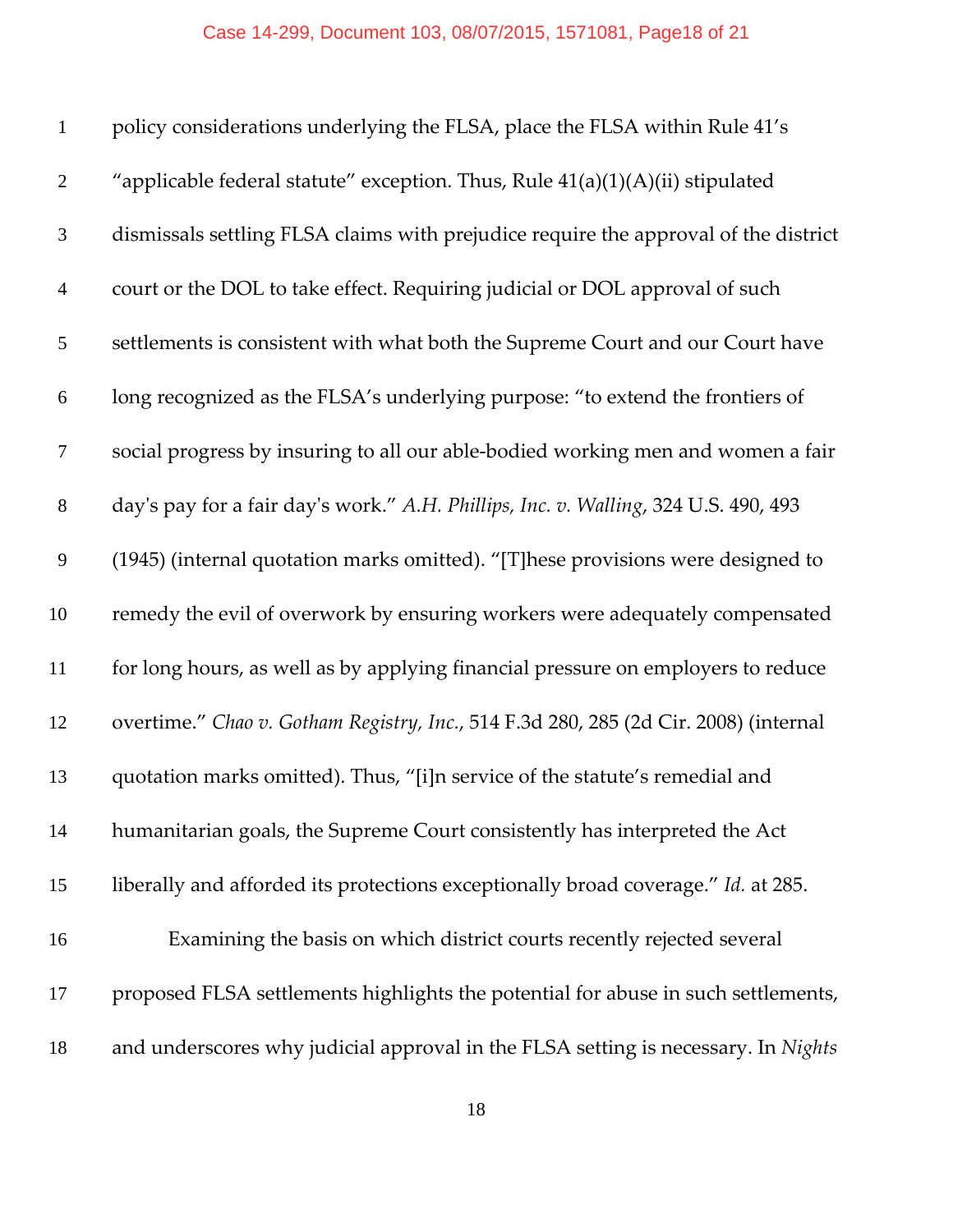| $\mathbf{1}$   | of Cabiria, the proposed settlement agreement included (1) "a battery of highly         |
|----------------|-----------------------------------------------------------------------------------------|
| $\overline{2}$ | restrictive confidentiality provisions in strong tension with the remedial              |
| 3              | purposes of the FLSA;" (2) an overbroad release that would "waive practically           |
| $\overline{4}$ | any possible claim against the defendants, including unknown claims and claims          |
| 5              | that have no relationship whatsoever to wage-and-hour issues;" and (3) a                |
| 6              | provision that would set the fee for plaintiff's attorney at "between 40 and 43.6       |
| $\tau$         | percent of the total settlement payment" without adequate documentation to              |
| $8\,$          | support such a fee award. 2015 WL 1455689, at *1-7. In Guareno v. Vincent Perito,       |
| 9              | Inc., the district court rejected a proposed FLSA settlement in part because it         |
| 10             | contained a pledge by plaintiff's attorney not to "represent any person bringing        |
| 11             | similar claims against Defendants." No. 14cv1635, 2014 WL 4953746, at *2                |
| 12             | (S.D.N.Y. Sept. 26, 2014). "Such a provision raises the specter of defendants           |
| 13             | settling FLSA claims with plaintiffs, perhaps at a premium, in order to avoid a         |
| 14             | collective action or individual lawsuits from other employees whose rights have         |
| 15             | been similarly violated." Id.; see also, e.g., Nall v. Mai-Motels, Inc., 723 F.3d 1304, |
| 16             | 1306 (11th Cir. 2013) (employee testified she felt pressured to accept employer's       |
| 17             | out-of-court settlement offer because "she trusted [the employer] and she was           |
| 18             | homeless at the time and needed money") (internal quotation marks omitted);             |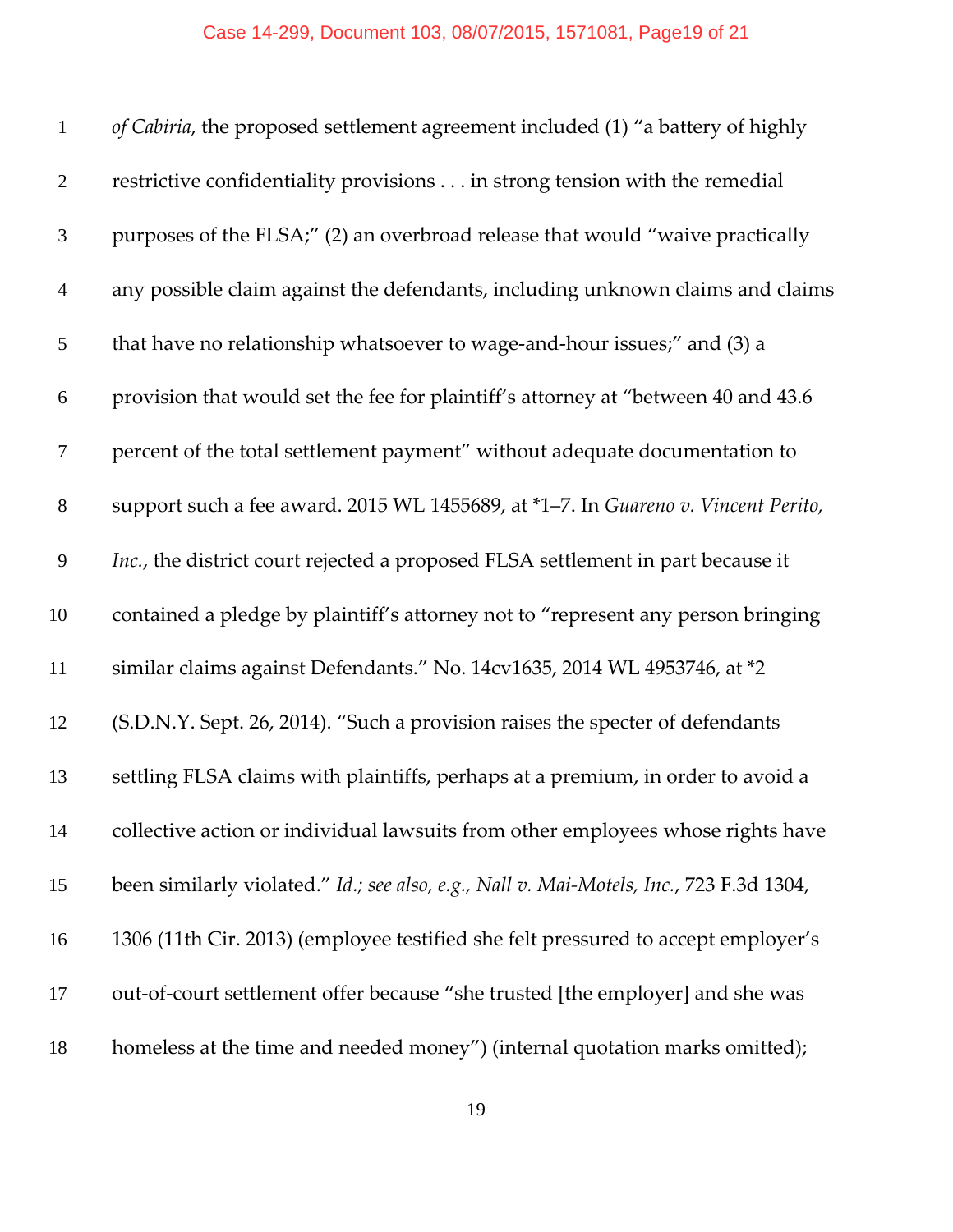#### Case 14-299, Document 103, 08/07/2015, 1571081, Page20 of 21

| $\mathbf{1}$   | Walker v. Vital Recovery Servs., Inc., 300 F.R.D. 599, 600 n.4 (N.D. Ga. 2014)       |
|----------------|--------------------------------------------------------------------------------------|
| $\overline{2}$ | ("According to Plaintiff's counsel, twenty-two plaintiffs accepted the offers of     |
| 3              | judgment-many for \$100-because "they are unemployed and desperate for               |
| $\overline{4}$ | any money they can find.").                                                          |
| 5              | We are mindful of the concerns articulated in <i>Picerni</i> , particularly the      |
| 6              | court's observation that the "vast majority of FLSA cases" before it "are simply     |
| $\tau$         | too small, and the employer's finances too marginal," for proceeding with            |
| $8\,$          | litigation to make financial sense if the district court rejects the proposed        |
| 9              | settlement. 925 F. Supp. 2d at 377 (noting that FLSA cases tend to "settle for less  |
| 10             | than \$20,000 in combined recovery and attorneys' fees, and usually for far less     |
| 11             | than that; often the employee will settle for between \$500 and \$2000 dollars in    |
| 12             | unpaid wages."). However, the FLSA is a uniquely protective statute. The             |
| 13             | burdens described in Picerni must be balanced against the FLSA's primary             |
| 14             | remedial purpose: to prevent abuses by unscrupulous employers, and remedy            |
| 15             | the disparate bargaining power between employers and employees. See Brooklyn         |
| 16             | Sav. Bank, 324 U.S. at 706-07. As the cases described above illustrate, the need for |
| 17             | such employee protections, even where the employees are represented by               |
| 18             | counsel, remains.                                                                    |